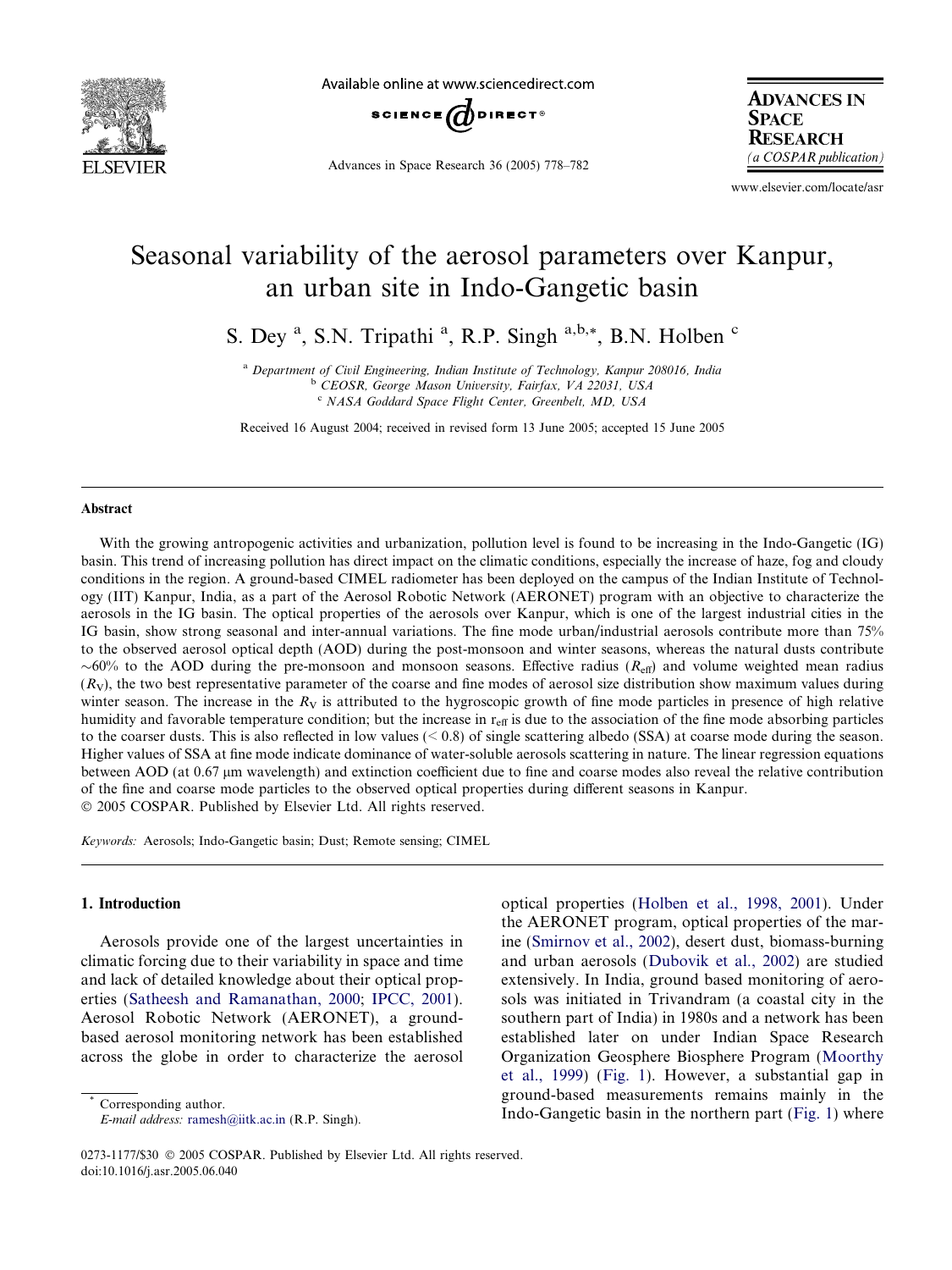<span id="page-1-0"></span>

Fig. 1. Location of Kanpur (KNP) in the Indo-Gangetic basin (IG) along with other ground-based aerosol monitoring stations (Nainital, NTL; Jodhpur, JDR; Dibrugarh, DBR; Hyderabad, HYD; Vishakhapatnam, VSK; Goa; Anatpur, ATP; Bangalaore, BNR; Mysore, MYS; Trivandram, TVM; Port Blair, PBR and Minicoy, MCY) in India surrounding by Arabian Sea (AS), Bay of Bengal (BOB) and Indian Ocean (IO).

Kanpur is the lone station, considering the different natural and anthropogenic sources resulting in increasing aerosol loading over the Indian subcontinent [\(Singh](#page-4-0) [et al., 2004\)](#page-4-0).

An automatic sun and sky CIMEL radiometer has been deployed on the campus of the Indian Institute of Technology, Kanpur (80°20'E, 26°26' N and 142 m altitude from mean sea level shown in Fig. 1) in joint agreement with NASA in January 2001. Kanpur is located in the heart of the Indo-Gangetic basin and is a representative site in terms of the regional climatology marked by four main seasons, winter (December-February), pre-monsoon (March–May), monsoon (June–August) and post-monsoon (September–November). Both ground-based ([Dey et al., 2004;](#page-4-0) [Singh et al., 2004\)](#page-4-0) and satellite observations ([Girolamo et al., 2004;](#page-4-0) [Prasad](#page-4-0) [et al., 2004, 2005](#page-4-0)) have revealed high aerosol loading in recent years over the Indo-Gangetic basin, which requires detailed characterization. The source of the aerosols in this region is local industries and automobiles, street dust and desert dusts carried by the southwesterly winds during the pre-monsoon and monsoon seasons ([Dey et al., 2004](#page-4-0); [Singh et al., 2004\)](#page-4-0). Biomass burning is not a common feature in this region except during the winter season [\(Singh et al., 2004\)](#page-4-0). The seasonal variability of aerosol parameters over Kanpur from 2001 to 2003 has been reported by [Singh et al.](#page-4-0) [\(2004\)](#page-4-0).

The knowledge of optical properties of fine and coarse mode aerosols are important in view of aerosol loading in the region. In this paper, we have presented some new results about the aerosol optical properties which was not discussed by [Singh et al. \(2004\)](#page-4-0), this will help in understanding the anthropogenic contribution to the pollution. We have also extended our study from January 2001 to November 2004, the period when level 2.0 data is available.

# 2. Data

CIMEL sun and sky radiometer operates in two modes, direct sun measurements at 0.34, 0.38, 0.44, 0.5, 0.67, 0.87, 0.94 and 1.02  $\mu$ m wavelengths to retrieve aerosol optical depth (AOD) and water vapor content (WVC) and sky measurements at 0.44, 0.67, 0.87 and 1.02 μm wavelengths to retrieve microphysical and optical properties ([Holben et al., 1998, 2001](#page-4-0)). The aerosol parameters are being retrieved from the measured radiance at the suitable wavelengths using a radiative transfer model for spherical, non-spherical and mixed type of particles ([Dubovik and King, 2000\)](#page-4-0). The aerosol volume size distribution is retrieved in the range  $0.05 \leq$  particle radius  $\leq 15$  µm. [Dubovik et al. \(2000\)](#page-4-0) have shown that the uncertainties in AOD retrieval is between  $\pm 0.01$ and 0.02, whereas for the optical properties, it is  $\leq \pm 5\%$ . However, the uncertainty increases for low aerosol loading, the details are discussed elsewhere ([Dubovik et al., 2000\)](#page-4-0).The AOD data are available in three categories, level 1.0 (unscreened), level 1.5 (cloud screened) and level 2.0 (quality assured), of which level 2.0 data have been used for this study. During January 2001–November 2004, the analysis was carried out on the basis of total 917 daily averaged data, due to technical problem, some data during June–September 2003 was not available.

### 3. Results and discussion

Aerosol parameters are represented by AOD and Angström exponent ( $\alpha$ ), where AOD and  $\alpha$  indicate the aerosol burden in the atmosphere and the aerosol particle size distribution respectively. Dominance of sub-micron particles yields high values of  $\alpha$  (or higher spectral variation in AOD), whereas high concentration of coarse particles results in low values of  $\alpha$  (or lower spectral variation). AOD at 0.5  $\mu$ m,  $\tau_{a,0.5}$  is taken as the representative of the whole AOD spectra as  $0.5 \mu m$ is closest to the central part of the whole spectral range of AERONET. [Fig. 2](#page-2-0) shows the seasonal average of AOD and  $\alpha$  for 2001–2004.  $\tau_{a,0.5}$  and  $\alpha$  show inter-annual and seasonal variations. The seasonal variations of AOD was discussed in detail by [Singh et al. \(2004\),](#page-4-0)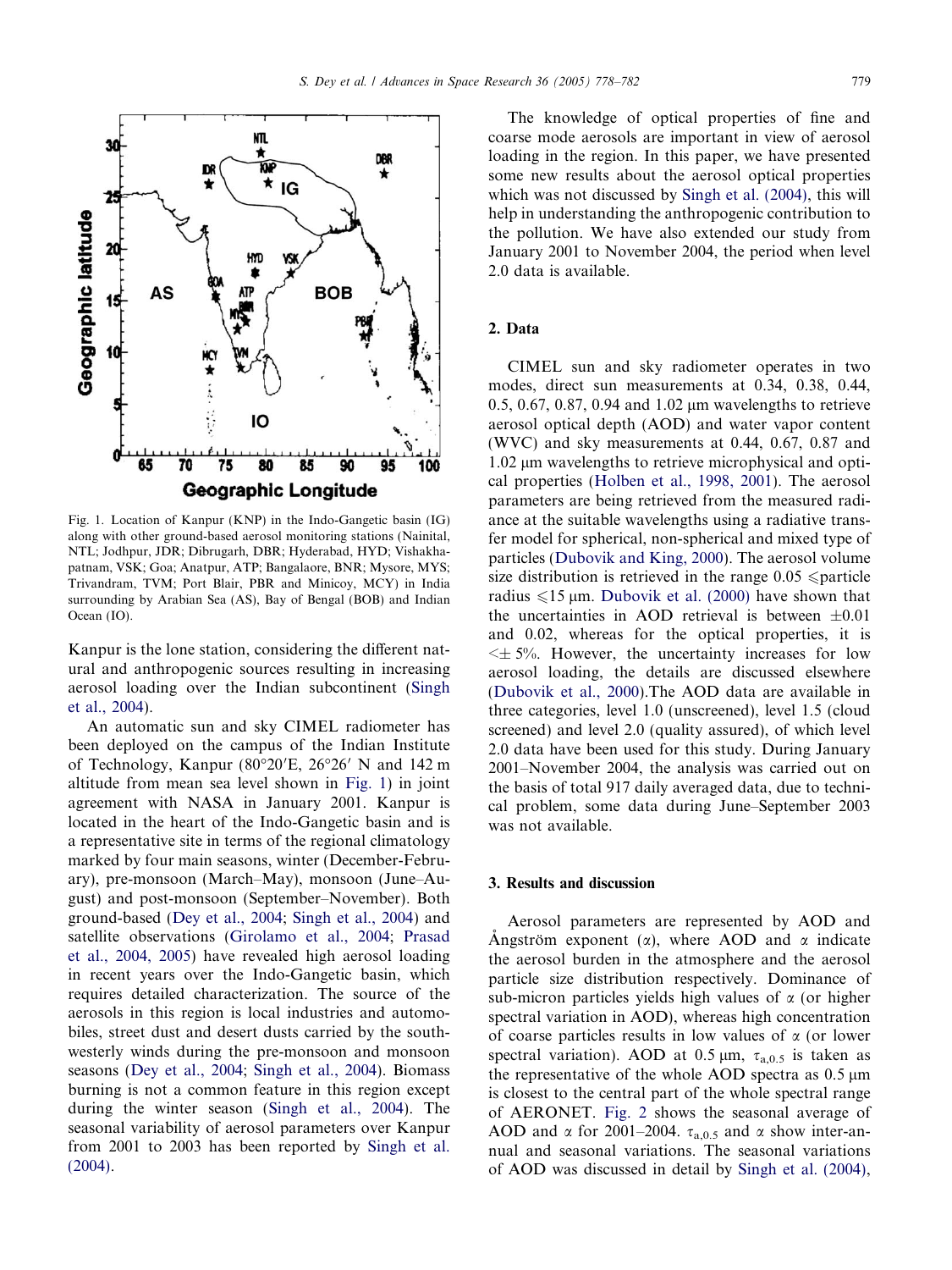<span id="page-2-0"></span>

Fig. 2. Seasonal average of AOD at 0.5  $\mu$ m wavelength and  $\alpha$  in Kanpur during 2001–2004 with the vertical bars representing  $\pm 1$ standard deviation.

here we look into the inter-annual variations, which show no definite trend in  $\tau_{a,0.5}$ , but a slight increasing trend in  $\alpha$  during the post-monsoon season. From the frequency distribution of  $\alpha$ , [Singh et al. \(2004\)](#page-4-0) have shown that in Kanpur,  $\alpha$  < 1 indicates dusty condition and  $\alpha$  > 1 indicates dominance of anthropogenic aerosols. The seasonal averages of  $\tau_{a,0.5}$  and  $\alpha$  reveal that the winter and post-monsoon seasons are completely dominated by anthropogenic activities.

Effective radius  $(R<sub>eff</sub>)$  is quite representative of the optical properties of coarser particles, whereas for fine particles, volume weighted mean radius  $(R_V)$  is more appropriate parameter [\(Tanre et al., 2001](#page-4-0)).  $R_{\text{eff}}$  and  $R_{\text{V}}$ are defined as

$$
R_{\rm eff} = \frac{\int_0^\infty r^3 n(r) dr}{\int_0^\infty r^2 n(r) dr}
$$
  
and 
$$
R_V = \frac{\int_0^{r_{\rm max}} r(\frac{dv}{dr}) dr}{\int_0^{r_{\rm max}} (\frac{dv}{dr}) dr}
$$
 (Tanre et al., 2001).

The monthly mean  $R_{\text{eff}}$  (for coarse mode) and  $R_{\text{V}}$  (for fine mode) are shown in Fig. 3,  $R_V$  is found to be higher ( $>0.15 \mu m$ ) during monsoon and winter seasons. The increase in  $R_V$  is attributed to the hygroscopic growth of the fine mode particles ([Parameswaran and Vijayaku](#page-4-0)[mar, 1994;](#page-4-0) [Singh et al., 2004](#page-4-0)) in the presence of high relative humidity. However, the hygroscopic growth of the fine particles is more pre-dominant during winter season, when the temperature condition is more favorable.  $R_V$  is observed to be low  $( $0.1 \mu m$ )$  during the pre-monsoon season indicating the relatively higher contribution of the coarse mode particles to the observed AOD.  $R_{\text{eff}}$  is found to be higher during the pre-monsoon and winter



Fig. 3. Monthly mean effective radius (for coarse mode) and volume weighted mean radius (for fine mode) of aerosol size distribution observed over Kanpur.

seasons. The high values in  $R_{\text{eff}}$  during the pre-monsoon season are attributed to the abundant dust loading in the region, which increases the loading of coarse mode particles ([Dey et al., 2004](#page-4-0)). Late arrival of monsoon in 2002 is reflected in the late rise of  $R_{\text{eff}}$  curve. Though the volume concentration of the coarse mode particles is increased three times during the pre-monsoon dust-loading season ([Dey et al., 2004\)](#page-4-0),  $R_{\text{eff}}$  has not been found to increase significantly, because it is more influenced by the number concentration compared to the volume concentration. For further investigation of the assessment of the relative contribution of the fine and coarse mode particles to the observed optical depth over Kanpur, percentage contribution of the fine and coarse mode particles to the total extinction has been studied and the seasonal average of the share of fine mode particles is shown in Table 1. The relative contribution of the fine mode particles is very high  $(270\%)$  during the seasons influenced by mainly anthropogenic activities. It is noteworthy that the contribution of fine particles during the post-monsoon seasons increases drastically after 2002, which is supported by the increase in  $\alpha$  (Fig. 2).

The increase in  $R_{\text{eff}}$  during winter season is interesting, although no significant coarse particle loading take place and the hygroscopic growth of these particles are unlikely. The effective radius of coarse mode may increase if the fine particles get attached to the surface of the coarse particles. The nature of the fine particles, which are getting attached in the coarse mode, can be inferred from the single scattering albedo (SSA) of fine

Table 1 Percentage contribution of fine mode particles to the total extinction at 0.67 um in different seasons

| .       |        |             |         |              |
|---------|--------|-------------|---------|--------------|
|         | Winter | Pre-monsoon | Monsoon | Post-monsoon |
| 2001    | 75.61  | 38.98       | 55.92   | 65.95        |
| 2002    | 79.80  | 37.27       | 34.93   | 65.57        |
| 2003    | 81.37  | 30.37       |         | 82.56        |
| 2004    | 85.15  | 41.52       | 39.95   | 80.04        |
| Average | 80.06  | 37.64       | 46.26   | 72.71        |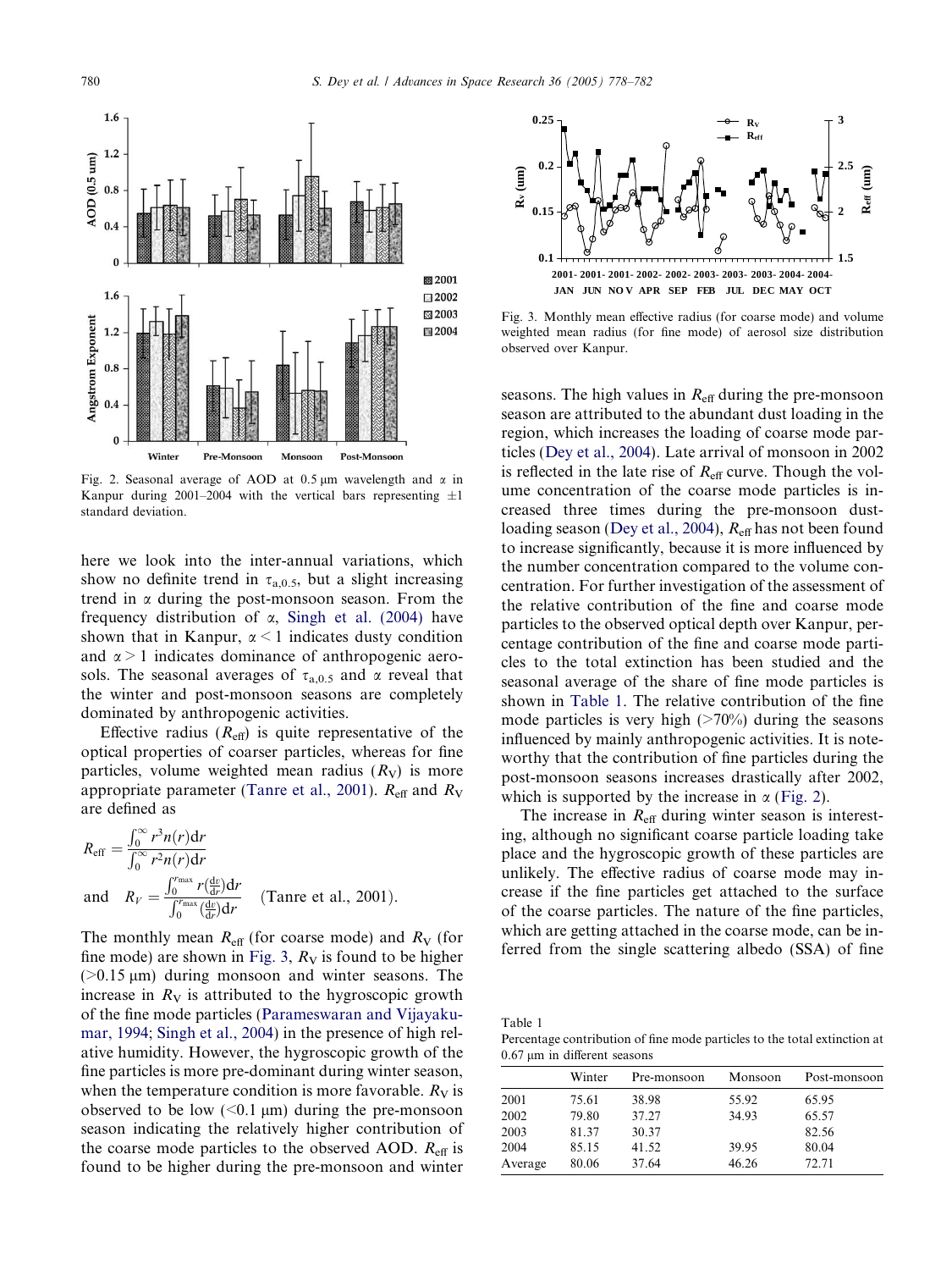and coarse modes. In Kanpur, fine particles mainly include sulfate (most abundant) [\(Singh et al., 2004](#page-4-0)). SSA at 0.67 µm wavelength for coarse  $(\omega_c)$  and fine  $(\omega_f)$ modes shows significant difference in their absolute values (Fig. 4) with maximum difference during the post-monsoon and winter seasons.  $\omega_f$  is always >0.9 indicating the dominance of water-soluble scattering aerosols in Kanpur; however,  $\omega_c$  is found to vary between  $0.71 \pm 0.05$  and  $0.91 \pm 0.03$ . [Dey et al. \(2004\)](#page-4-0) have pointed out that during the pre-monsoon and monsoon seasons, dust is being transported from the western desert to Kanpur by southwesterly wind. The desert dusts have some absorbing component (in form of iron) and the SSA at  $1.02 \mu m$  should be higher than 0.44  $\mu m$ ([Dubovik et al., 2002](#page-4-0)). From the AERONET data measured at sites located near the deserts, [Dubovik et al.](#page-4-0) [\(2002\)](#page-4-0) have shown that the spectral difference in SSA (i.e.  $SSA_{1.02} - SSA_{0.44}$ ) is more than 0.05, whereas in Kanpur, it is not more than 0.03. This indicates the presence of anthropogenic pollutants, which reduces the spectral variability of SSA in Kanpur. Also it is noticeable that the dust alone can not be so absorptive  $(\omega_{\rm c}$  < 0.8), it is likely that absorbing black carbon particles are likely to be associated with coarse mode dust particles, which reduces  $\omega_c$  substantially. Several studies have indicated that the dusts during transport over a polluted region become absorbing in nature due to the mixing with black carbon particles ([Chandra et al.,](#page-4-0) [2004](#page-4-0); [Derimian et al., 2004;](#page-4-0) [Deepshikha et al., 2004;](#page-4-0) [Seinfeld et al., 2004\)](#page-4-0). Even, for  $\omega_f$ , the value is observed to be lowest during the winter season.

Regression analysis has been carried out between the extinction coefficient at fine  $(b_{\text{ext}}f)$  and coarse modes  $(b_{\text{ext.c}})$  and AOD at 0.67 µm wavelength and the result is shown in Fig. 5. [Singh et al. \(2004\)](#page-4-0) have shown that over this region,  $\alpha = 1$  can be taken as the boundary between the dust (attributing the coarse mode) and nondust urban industrial (attributing the fine mode) aerosols and this value is taken in the present study to distinguish between the two modal class. During the fine mode aerosol dominated period, the linear regression equation yields



Fig. 4. Seasonal average of SSA at fine and coarse modes with the vertical bars representing  $\pm 1$  standard deviation.



Fig. 5. Scatter plot between extinction coefficient for fine (open circle) and coarse (closed square) modes and AOD at 0.67  $\mu$ m wavelength in Kanpur.

 $b_{\rm ext,f} = 1.05 \, \text{AOD} - 0.12$ 

with a correlation coefficient of 0.68, whereas during the dust dominated period, the linear regression equation is

$$
b_{\rm ext,c} = 0.83 \, \text{AOD} - 0.11
$$

with a correlation coefficient of 0.93. These two regression equations suggest that the total extinction (and hence AOD) is less dependent on coarse particles during the pre-monsoon and monsoon seasons compared to fine particles during winter and post-monsoon seasons. In other words, for AOD (at  $0.67 \,\mu m$ ) of 1,  $b_{\text{ext,f}}$  and  $b_{\text{ext,c}}$  are 0.93 and 0.72, respectively; i.e. the relative contribution of fine particles to the total extinction is much higher during winter and postmonsoon seasons compared to the relative contribution of coarse particles during pre-monsoon and monsoon seasons. The negative values (0.12 and 0.11) of the intercepts of the curves are due to the fact that although the relative contribution of fine and coarse mode particles vary seasonally, eventually both contribute to the observed AOD.

### 4. Conclusions

The aerosol parameters show dominate fine mode aerosols (contributing more than 75%) produced by anthropogenic activities during winter and post-monsoon seasons, whereas coarse mode aerosols dominate during the pre-monsoon and monsoon seasons. The favorable condition in winter season results in hygroscopic growth of fine particles reflected in the higher values of  $R_V$ . The mixing of fine black carbon particles with the coarse mode particles increases  $R_{\text{eff}}$  at coarse mode as well as decreases the  $\omega_c$  in the winter season significantly. Anthropogenic input in form of scattering water-soluble components is present through out all the seasons, whereas absorbing com-